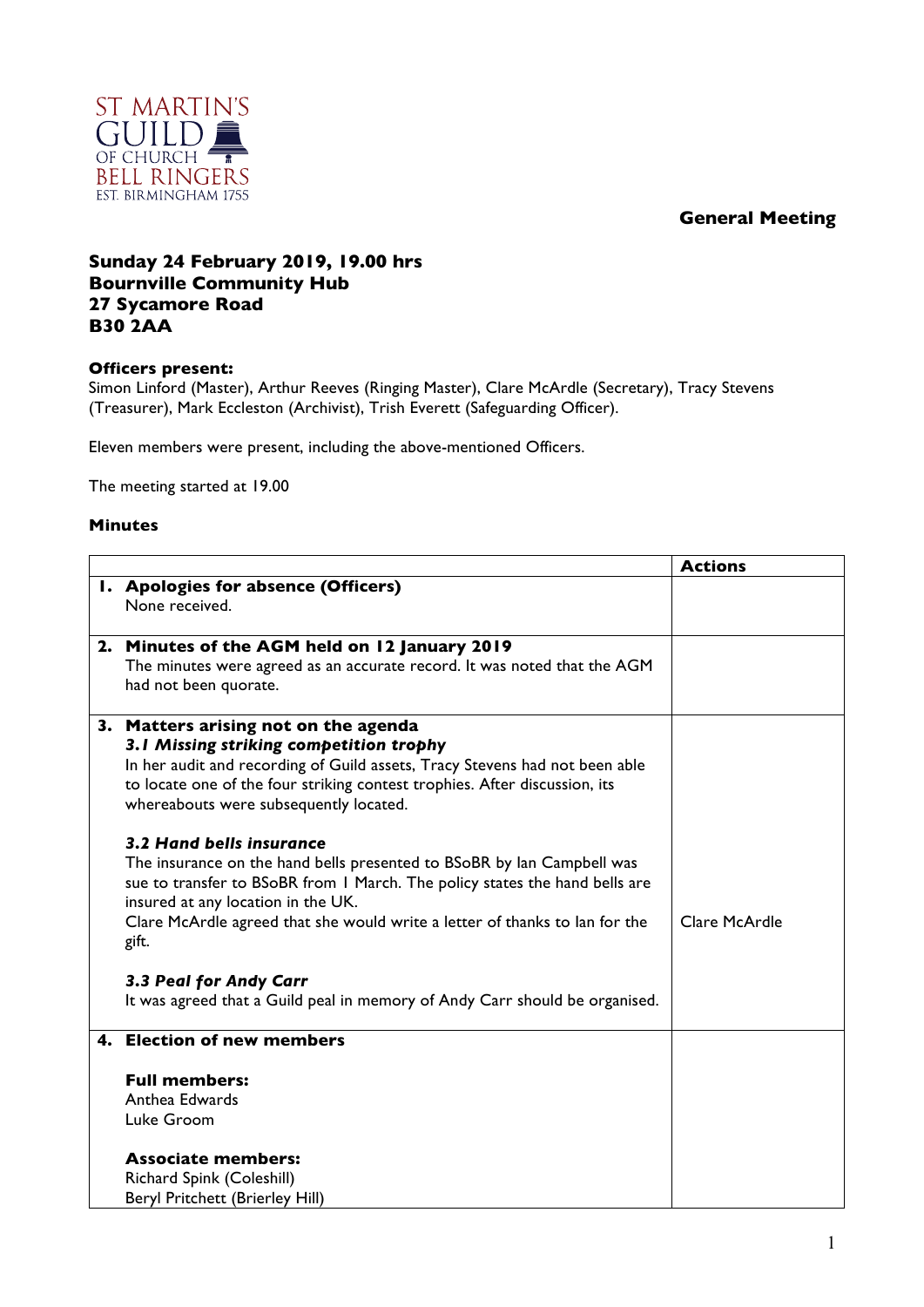| Jeffrey Carr (Northfield)                                                                                                                                       |                      |
|-----------------------------------------------------------------------------------------------------------------------------------------------------------------|----------------------|
| Denise Carr (Northfield)                                                                                                                                        |                      |
| 5. Bell Restoration Fund                                                                                                                                        |                      |
| 5.1 BRF total                                                                                                                                                   |                      |
| The BRF total currently stands at £10838.23                                                                                                                     |                      |
| <b>5.2 Payments</b>                                                                                                                                             |                      |
| Payments had been made to Knowle (£250) and Harborne (£500).                                                                                                    |                      |
|                                                                                                                                                                 |                      |
| 5.3 Coleshill                                                                                                                                                   |                      |
| A request for funding towards rope guides had been received from Coleshill.<br>The cost of the project was estimated at circa $£2,000$ . A figure of $£500$ was |                      |
| suggested from the BRF. Simon Linford agreed to liaise with the BRF                                                                                             |                      |
| Trustees.                                                                                                                                                       | Simon Linford        |
| 6. 2020 AGM                                                                                                                                                     |                      |
| 6.1 Date                                                                                                                                                        |                      |
| It was agreed that the 2020 AGM would be held on Saturday 11 January. It                                                                                        |                      |
| was suggested that timings should be broadly the same as this year, but<br>would be confirmed in due course.                                                    |                      |
|                                                                                                                                                                 |                      |
| 6.2 Venue                                                                                                                                                       |                      |
| Clare had contacted Don Finnemore in January to request Aston, but had as                                                                                       |                      |
| yet received no reply. Simon agreed to chase this up when he speaks to Don<br>about the National 12-bell contest eliminator (see item 9.2)                      | Simon Linford        |
|                                                                                                                                                                 |                      |
| Back-up suggestions for venue - Boldmere or Erdington Parish.                                                                                                   |                      |
| 7. Programme of events for 2019                                                                                                                                 |                      |
| Saturday 4 May - BSoBR away day (Warwick area)                                                                                                                  |                      |
| Saturday 18 May - 6-bell striking contest and "bake off", St Paul's (tbc)                                                                                       |                      |
| 8/9 June - Stedman Triples Anniversary Celebrations (Richard Grimmett)<br>Saturday 13 July - Guild Walking Tour (Mike Dodson)                                   |                      |
| Saturday 12 October - Guild trip to York                                                                                                                        |                      |
| Saturday 7 December – Guild Challenge Day, Moseley                                                                                                              |                      |
|                                                                                                                                                                 |                      |
|                                                                                                                                                                 |                      |
| X-practices would be continuing at Sheldon in March and Tanworth in Arden                                                                                       |                      |
| in April (tbc) already booked.                                                                                                                                  |                      |
| Swap week was agreed for the second week of the month. Suggestions                                                                                              |                      |
| included a "particles" practice at Aston on Tuesday and enhancing the                                                                                           | Simon Linford        |
| existing Surprise Major practice at Shirley on Thursday.                                                                                                        | <b>Arthur Reeves</b> |
| 8. Budget review                                                                                                                                                |                      |
| 8.12018                                                                                                                                                         |                      |
| There had been a shortfall of £70 to cover expenses. However ???<br>subscriptions had been outstanding.                                                         |                      |
|                                                                                                                                                                 |                      |
| 8.2 2019                                                                                                                                                        |                      |
| Tracy reported that she had already collected a large proportion of the                                                                                         |                      |
| membership subscriptions and that currently only 32 members were in<br>arrears. She was confident that all of the Guild's expenses would be met.                |                      |
|                                                                                                                                                                 |                      |
| Tracy agreed to look at finances with a view to a Guild contribution towards<br>travel costs to get the Brumdingers to Liverpool for the RWNYC in July.         | <b>Tracy Stevens</b> |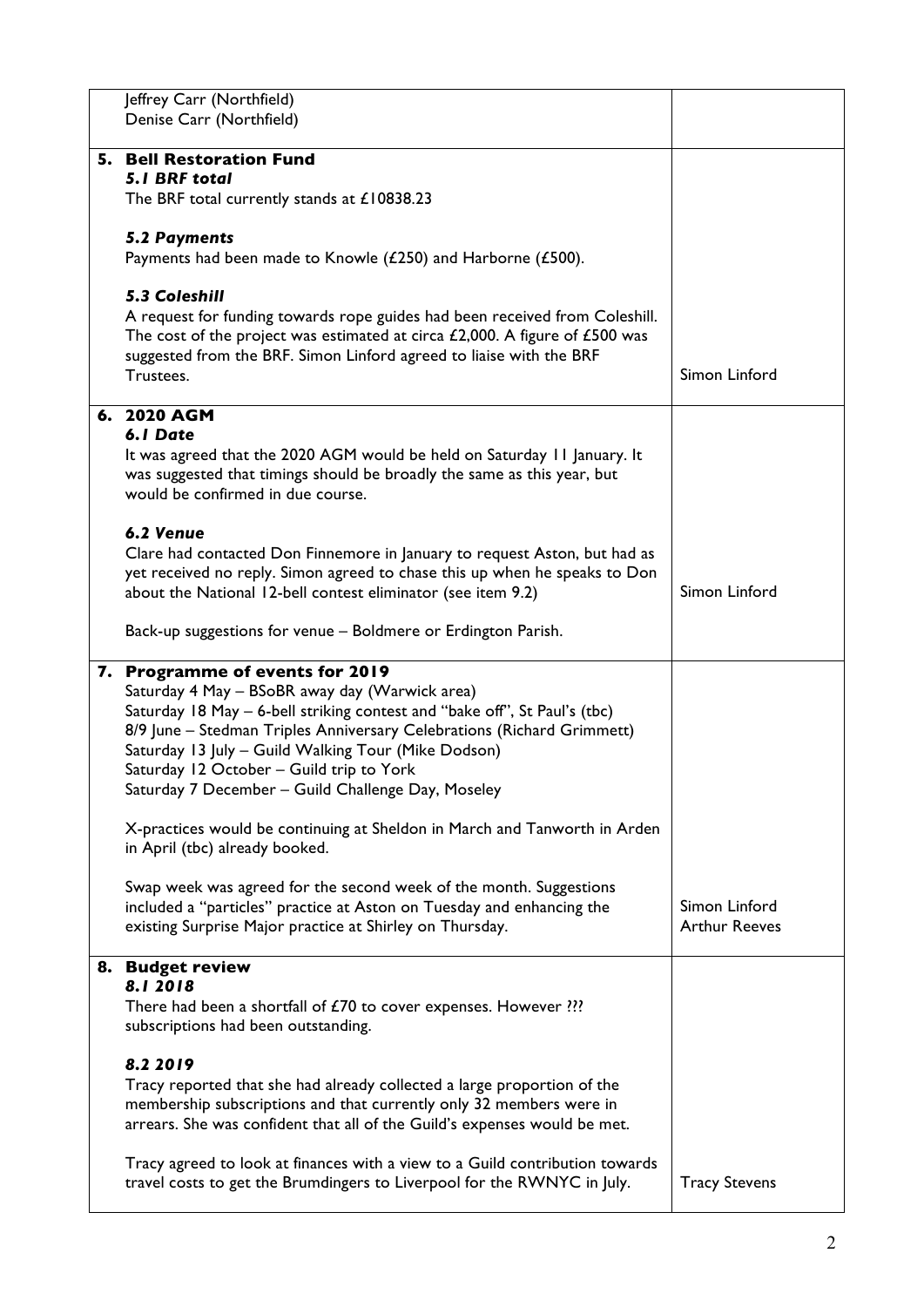| 9. AOB<br>9.1 HJ Dinner                                                                                                                                                                                                                                                                                                                                                                                                                                                                                              |               |
|----------------------------------------------------------------------------------------------------------------------------------------------------------------------------------------------------------------------------------------------------------------------------------------------------------------------------------------------------------------------------------------------------------------------------------------------------------------------------------------------------------------------|---------------|
| Tracy had emailed Jenny Sunter to congratulate her on the success of the HJ<br>Dinner (her first as HJ Dinner Secretary). It was agreed that it had been an<br>excellent event. A vote of thanks to Jenny was proposed and Clare agreed to<br>convey this to Jenny.                                                                                                                                                                                                                                                  | Clare McArdle |
| Tracy and Clare had spoken to a number of the regular attenders asking their<br>opinion on the buffet format as opposed to silver service. The overall<br>impression had been positive, with some regret that silver service had been<br>dropped, however it was felt that keeping the ticket price down was<br>compensation for this.                                                                                                                                                                               |               |
| A Facebook poll was suggested to gauge opinion more widely on the Guild's<br>Facebook page.                                                                                                                                                                                                                                                                                                                                                                                                                          |               |
| It was agreed that the entertainment was a welcome addition to the<br>programme.                                                                                                                                                                                                                                                                                                                                                                                                                                     |               |
| It was agreed that timings could be looked at $-$ the formal proceedings had<br>begun at 21.00 and ended at 22.40. The later finish will have had an impact on<br>the bar takings.                                                                                                                                                                                                                                                                                                                                   |               |
| Simon was projecting a small loss on the bar takings. In addition to the length<br>of time taken by the speeches and entertainment, the bar staff did not cope<br>well with high demand at the start of the evening, the system of payment<br>being chiefly to blame.                                                                                                                                                                                                                                                |               |
| 9.2 2020 12-bell eliminator<br>Aston had been approached to host one of the 2020 National 12-bell contest<br>eliminators. Simon reported that concerns had been expressed to him about<br>the state of the bells and that some maintenance would be necessary as a<br>matter of urgency. Simon agreed to discuss issues with Nigel Cripps at<br>Aston.                                                                                                                                                               | Simon Linford |
| 9.2 Integration of BSoBR students in Guild towers<br>Clare reported that several of the School's current students were getting<br>suboptimal experiences at their adopted towers, largely caused by ignorance<br>of the types of ringing exercises that they were practicing at School. Students<br>were being expected to perform at a considerably higher level than their<br>current ability, causing loss of confidence. Clare requested that consideration<br>be given to ideas to prevent this from happening. |               |
| Suggestions included a Foundation Skills taster session; inviting Guild<br>members to a School 'Open Day'/drop in session; invitation to Tower<br>Captains, by students, to attend a session with them; inviting other Guild<br>members on the School away day on 4 May.                                                                                                                                                                                                                                             |               |
| 9.3 Handsworth ringing room<br>Clare reported that the ringing room at Handsworth was in very poor<br>condition. In addition maintenance at the tower was very poor. As one of the<br>School's towers, it is not an environment conducive to learning.                                                                                                                                                                                                                                                               |               |
| It was suggested that a working party could be formed to rejuvenate the<br>ringing room. It was further suggested that leadership and volunteers might<br>come from the students themselves - the ART publication '50 ringing Things'<br>has several sections on making a wider contribution to ringing, including                                                                                                                                                                                                   |               |